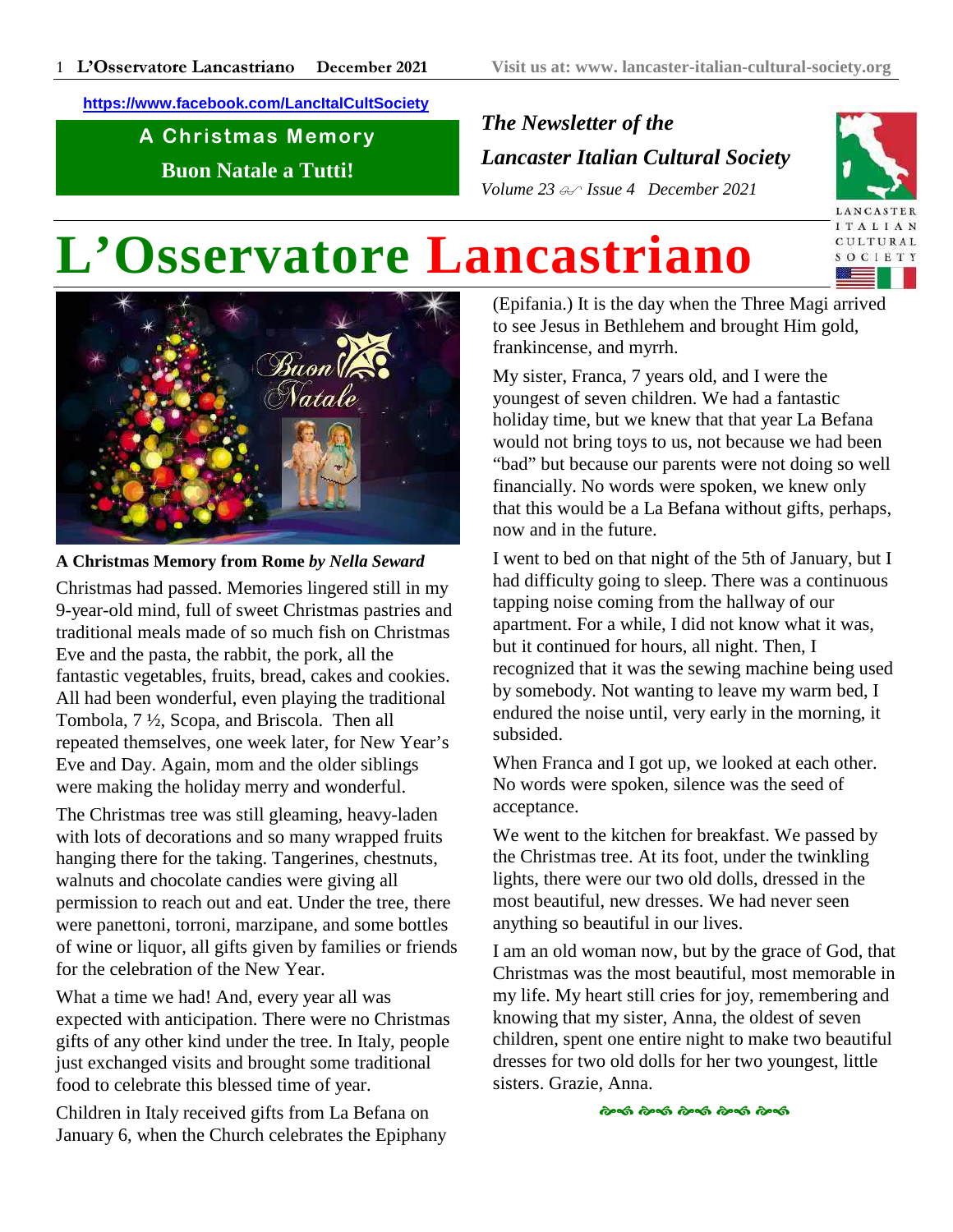

**President's Message**

Saluti cari amici,

I hope you had a wonderful Thanksgiving dinner with family and friends. Here we are with Christmas soon to be and unfortunately no LICS Christmas party this year, but we have a Chairperson working on next year's party.

We are working on bringing back our indoor activities, e.g., social gatherings, wine tastings, lunch meetings with speakers, duckpin bowling, Winter Picnic/Elections meeting, etc. At time of printing this newsletter, we did not have confirmed dates. You'll notice the "2021 Italian-American Service

Award" form is included, please send in your nomination, before December  $20<sup>th</sup>$ .

We are currently looking to fill LICS Board positions for Secretary and possibly 2 Board members. If you or someone you know would like to commit to a two-year term, please let me or Mary Cae Williams know.

Also, please open and read the January Eblast & bollettino for details of the upcoming events.

A reminder that our FaceBook page is up and running, so please check it out. We need your likes, comments and posts to increase member awareness and participation in LICS. Please share recipes, recommendations and anything Italian!

Auguro a tutti un benedetto e magnifico Natale,

Rosemary LaFata

# .<br>જેન્ડી *લે*ન્ડી લેન્ડી લેન્ડી લેન્ડી

Members, if you have family news, births, deaths, marriage announcements and honors or awards that you would like to share with the membership, please email them to **licsnewsletter@gmail.com**. Or call Pat Valenzo at 717-569-9798.

#### **LICS Member News**

**Welcome new members:**

Stella Ida Seger & Marie Haney

#### .<br>જિલ્લી જિલ્લી જિલ્લી જિલ્લી જિલ્લી

Get well wishes to Betty Ferruzza

Congratulations to Tony & Jayne Grochowski on their 65th wedding anniversary Condolences to Linda Hilton, on the passing of her husband, Paul.

#### **Bollettino/Newsletter Committee:**

Mary Cae Williams Marian Caroselli John Day, Nella Seward Rudy DeLaurentis, editor **LICSNEWSLETTER@GMAIL.COM**

#### **Officers**

**President - Rosemary LaFata Phone: 717-569-5200 Vice President - Peter Costanzo Phone: 717-250-0080 Treasurer - JD Roda Phone: 717-898-7969 Secretary - Mary Cae Williams Phone: 717-392-1630 Committees and** *Directors* **Cultural -** *Nella Seward* (717-725-6500) **Trips -** *Dee Viscardi* (717- 951-7112) **Website/Historian -** *Rudy DeLaurentis* **Hospitality -** *Pat Valenzo* (717-569-9798) **Education Initiative-** *Steve Iovino* **Membership** *- Marianne Rossini* **Advertising & Public Relations -** *Pete Costanzo and J.D. Roda* **Eblast** *- John Villella* **LICS Board of Directors** *Peter Byrne, John Day, Anthony Lombardo, Marianne Rossini, Livia Neri Riley, Dolores Biedenkapp*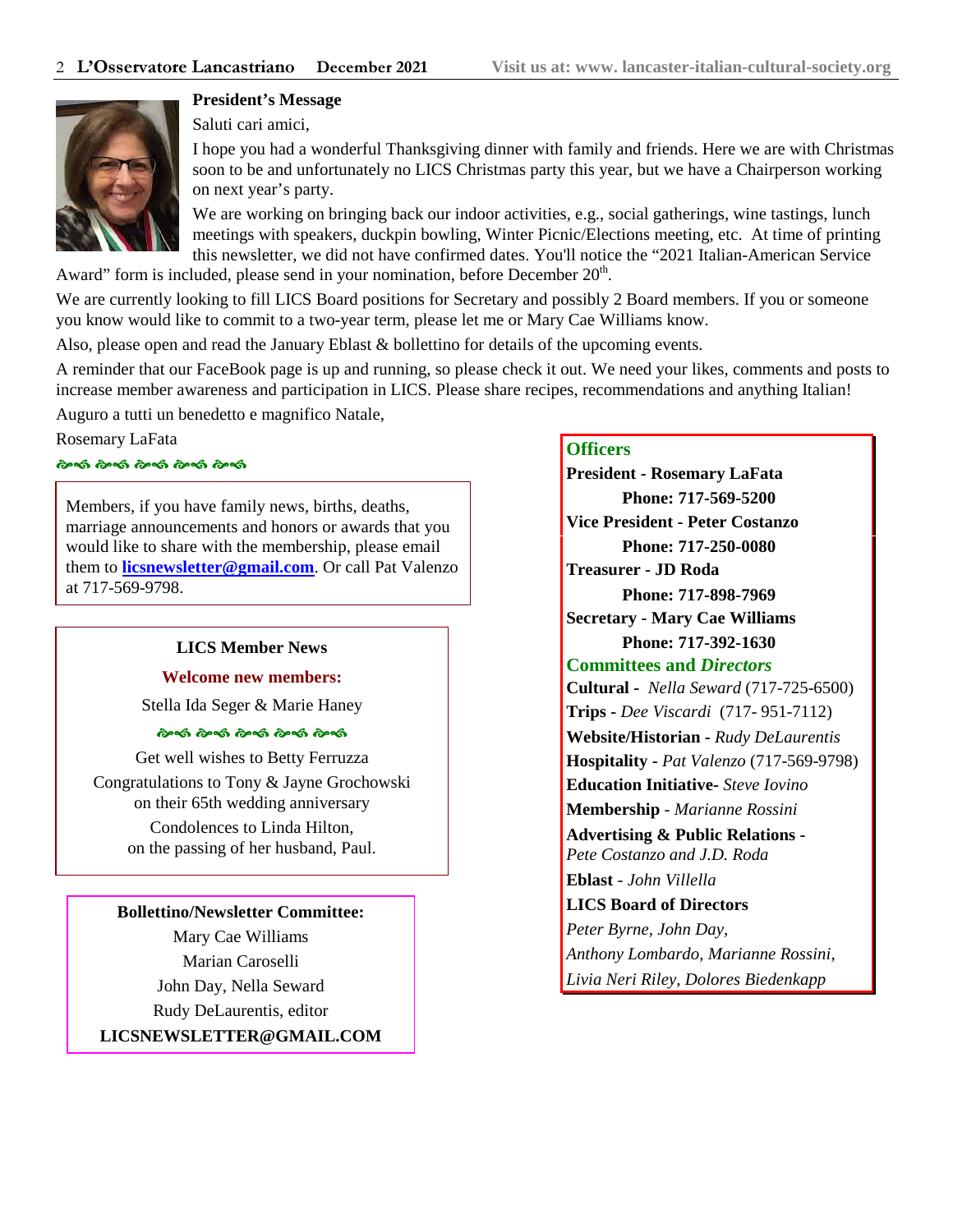## **Sandra Gray Interview** *by Mary Cae Williams*

We welcome Sandra Edwards Gray as a sponsor on behalf of Pyfer Reese Straub Gray & Farhat PC, a local law firm that has been practicing in this area since 1976. In a recent interview, Sandra shared that on their first day of business the partners sat around the phone waiting for the first call. Everyone was excited when the phone rang, but it turned out to be a wrong number. With numerous anecdotes and stories about a wide range of subjects, Sandra turned the interview into a comfortable chat. Her welcoming and friendly approach to a stranger made it easy to see how supportive she might be if that stranger were seeking legal advice.

When asked why she chose to sponsor the Lancaster Italian Cultural Society's newsletter and bollettino, Sandra talked about giving back to the community. She spoke about the programs, the lectures, the spaghetti dinner, and the many events she has enjoyed over the years as a member of LICS. Sandy, as most people call her, does not actually have any Italian heritage. She joins the millions of Americans who have visited Italy and fallen in love.

Sandy and her partner, Bruce Shapiro, visited Italy for the first time in 2002. They spent two weeks in Sicily. They stayed in an apartment in Tropolis and simply settled into life Italian-style. Every morning they were awakened by the bells of a nearby church playing Ave Maria. They rented a car, but chose to do most of their driving during the afternoon hours, the traditional *riposo*, when the traffic was not so heavy. Driving in Italy proved to be an adventure all its own. While they were staying in Tropolis, Sandy and Bruce joined a beach club so that they could spend time on the beach almost every day.

Although neither of them spoke Italian, they managed to communicate successfully with people who did not speak English…all were trying to make it work and it did. Sandy said that the local Laundromat did not look appealing, so they decided to take their clothes to a laundry business. The owner did not speak English, but she called a relative in Brooklyn (yes, New York City) who helped with the interpreting. Sandy said, "When I got my laundry back, not only was it clean and neatly folded, but it were wrapped as if it was a gift from Neiman-Marcus. That is the Italian way, beauty in even the smallest tasks.

Sandy shared how much she appreciates articles in the newsletter and bollettino- just another way in which she made the interview so rewarding. She enjoys the history and the stories from members and, especially, the recipes. She confessed to being a serious recipe

collector. In fact, she believes that she will never be able to actually make all the recipes she has collected over the years.

We talked a bit about Sandy's practice, too. They are what is called a general practice. Much of their practice is in family law, but they are qualified to represent clients in many other ways. Sandy mentioned with pride that the attorneys are all excellent and that they are expanding the practice. She was proud of the new, younger lawyers coming into the firm, too. Currently, the practice has offices in Ephrata, York, and Willow Street as well as on North Lime Street in Lancaster City. It was not surprising to hear Sandy say, "We try to serve clients in ways to make their lives better." They represent people in all walks of life and from all levels of income.

Sandy seemed regretful when she talked about how difficult it can be to deal with legal matters. She indicated that the system is complicated and that it can be very hard for people to afford the experience and quality of representation they need to help them. Her genuine, calm, and open manner left the impression that anyone would be in good hands if she were representing them.

Again, thanks to Sandra Edwards Gray and Pyfer Reese Straub Gray & Farhat PC for sponsoring the Lancaster Italian Cultural Society newsletter and bollettino. It is a pleasure to share membership in this organization with people like Sandy.

# .<br>તેમ્જી તેમ્જી તેમ્જી તેમ્જી તેમ્જી

#### **Colonel Luigi Palma di Cesnola by Marian Caroselli**

Our continuing series on Italians and Italian Americans involved in the US Civil War turns its attention to Cavalliere Emmanuele Pietro Paolo Maria Luigi Palma di Cesnola (1832-1904). He was an Italian-American soldier, diplomat and amateur archaeologist, born in Rivarolo Canavese, near Turin. He led an amazing life, fighting wars on three continents, marrying an American blue blood and conducting groundbreaking archaeological digs in Cyprus. He was born into a military family of lesser nobility in the Kingdom of Piedmont in 1832, the second son of a count and countess. Given the laws of primogeniture, which dictate the first son inherits the title, he had to make his own way in the world. After being kicked out of a Jesuit elementary school, he went to military school. As rebellion swept through Europe in 1848, young Luigi joined the fight to free Northern Italy from the shackles of Austro-Hungarian rule. He fought with distinction, receiving the silver medal for bravery and was promoted to under-lieutenant at the age of 16.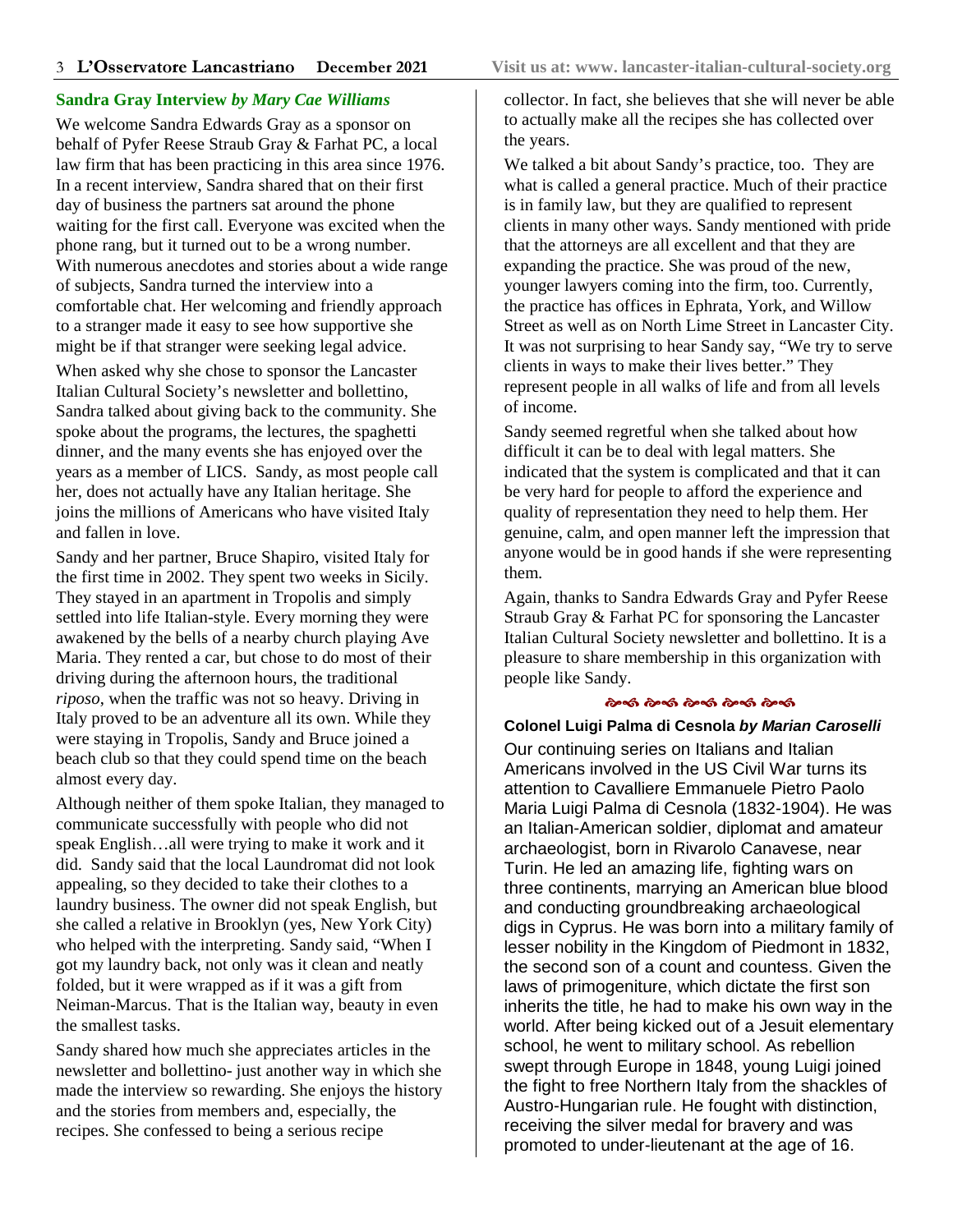After the war and his commissioning as an officer, Cesnola attended Piedmontese military academies, including the cavalry school at Pinerolo, and for several years, enjoyed the life of a young, handsome cavalry officer. Strangely, he resigned his commission and became an aide to several Italians fighting alongside the British in the Crimean War.

After peace was declared in Crimea, Cesnola traveled to New York City around 1858 with a flute and not much more. He tried to make a living by teaching French and Italian and doing translations, but he barely scraped by. In 1860, he took on a new pupil, Mary Jennings Reid, a member of the American aristocracy, who came from a family with a strong military history. They married in 1861 to the chagrin of Mary's friends and family, who believed she was marrying beneath her station.

The family was in need of money and Mary came up with the idea of using Luigi's vast military knowledge and experience to start a school to train aspiring officers. With Cesnola's pedigree, the school quickly flourished and ended up training 700 officers for the Union war effort.

Cesnola was soon appointed colonel of the 4th New York Volunteer Cavalry and started recruiting at his and Mary's expense. In the early part of the war, the Union troops were outmatched and repeatedly defeated. Cesnola brought an aggressive and attacking approach to fighting.



Soon, Cesnola's abilities were noticed. He was given command over five regiments (5,000 troops) under General Carl Schurz. Cesnola was involved in numerous clashes in Virginia with units under the command of Lee's brilliant cavalry commander Jeb Stuart. Through live action and constant drilling,

Cesnola's troops were becoming increasingly professional.

He was passed over for brigade commands in favor of his American-born counterparts, even though he had more experience and seniority in rank. As such, he was back in the saddle when his division fought the first engagement in which the Union cavalry claimed victory at Kelly's Ford in March 1863. It was Cesnola's own 4th that made that successful charge.

Cesnola's unit was then involved with General Stoneman's first major Union cavalry raid. Taking place over four days behind enemy lines, it was designed to influence Lee's movements before Chancellorsville. Given his recent success, Cesnola was placed in command of a brigade for what would be the largest predominantly cavalry battle of the Civil War, involving more than 20,000 men. It took place at Brandy Station, Virginia, in June 1863. His brigade charged two Confederate cavalry regiments of about 600 men at Hansbrough's Ridge, forcing them to fall back. Always leading from the front, he was said to have crossed sabers with several rebel officers in this engagement.

His next engagement, the Battle of Aldie, about 40 miles west of Washington, D.C., was described as a severe, savage fight between 4,000 men in 94 degree weather. Aldie was important as a junction of two major turnpikes. The Confederate cavalry was moving north as a screen for Lee's army, which was ultimately heading to Gettysburg. Lincoln was quite concerned as to the whereabouts of Lee's troops and ordered his cavalry to learn what they could at all costs.

In, perhaps, a show of nepotism, officers were reshuffled, slighting Cesnola, resulting in an argument with General Gregg. Cesnola was placed under house arrest, with his sword and pistol taken away from him. His beloved 4th went into battle without him and was pushed back. Seeing his unit routed, he jumped on a horse and, with his unit's acclamation, led them in a second charge that was successful.

Another general, witnessing this amazing feat, went over Gregg's head and had Cesnola released from arrest just as another charge was called for. Seeing Cesnola had no weapon, the general offered him his own sword and said "bring it back with some rebel blood." Cesnola turned apparent defeat into a glorious victory. Unfortunately, the third charge (some say fifth) resulted in Cesnola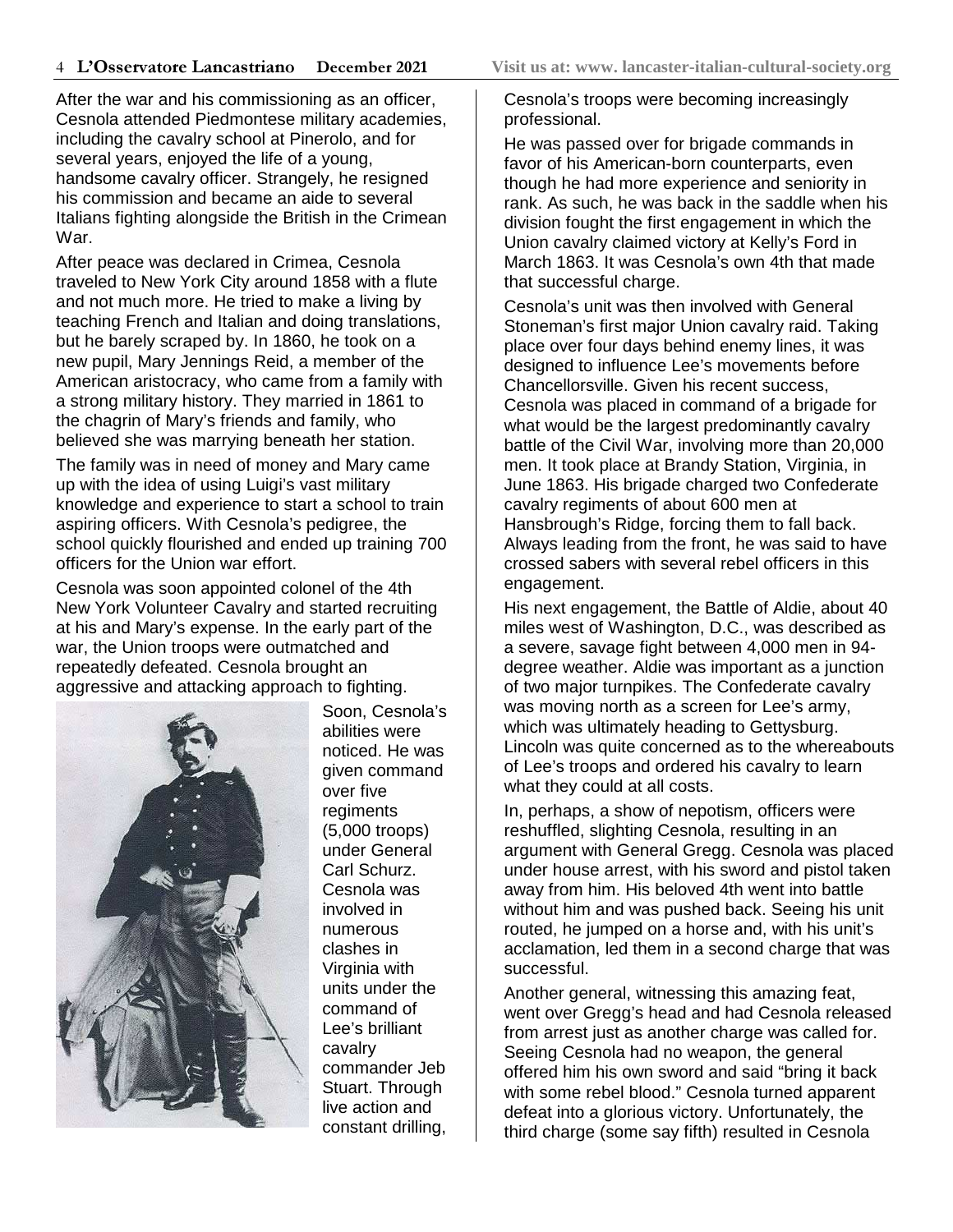# **2021 Italian-American Service Award**

Title of Award:

• Italian-American of Lancaster Service Award

# Timeline:

**ANCASTER** 

**ITALIAN** 

- Applications may downloaded year round from the LICS Website.
- Nominations are received by committee chair, Peter Costanzo at: **pcostanzo@janney.com, or mailed to: 503 Wellesley Court, Lititz, PA 17543**, through December  $20<sup>th</sup>$  this year.
- December  $20<sup>th</sup>$  is the firm postmark deadline if at least one application is received.
- In the event that no applications are received, committee members will generate a pool of applications.
- Judges will review all nominations in November and make final decision.
- Award will be generated in December.
- Award will be announced/presented in January 2022.

### Judges:

- Three board members and two at large LICS members will serve two-year terms.
- Initially the five member committee will be asked to serve a minimum of two years.
- Nominating committee volunteers will be taken at the spring LICS meeting.
- Selection will be by simple majority of committee members.

### Criteria:

- Nominee may be an active member of the LICS but can also come from the greater Lancaster community (must reside in the Lancaster area).
- Nominee must be of Italian heritage.
- Nominee may be male or female.
- Nominee may not be nominated for another award (such as the Scholarship)
- Nominee will be most qualified if they have been active on multiple fronts within the Society or Lancaster community.
- Successful nominees will have made a real and substantial contribution to the Society or community through committee work, volunteering at events, recruiting, fund raising, public relations or other such activity.
- Current officers and board members are eligible to be candidates for the award.
- Past winners are not eligible for nominations for three years following the year in which they won.

#### Plaque:

• Annual winners will receive a plaque from the LICS and will be granted free attendance at all activities during the year of their award (example, winner is announced in January 2022- eligible to attend all events free for 2022). Honoree's guest will still pay for attendance.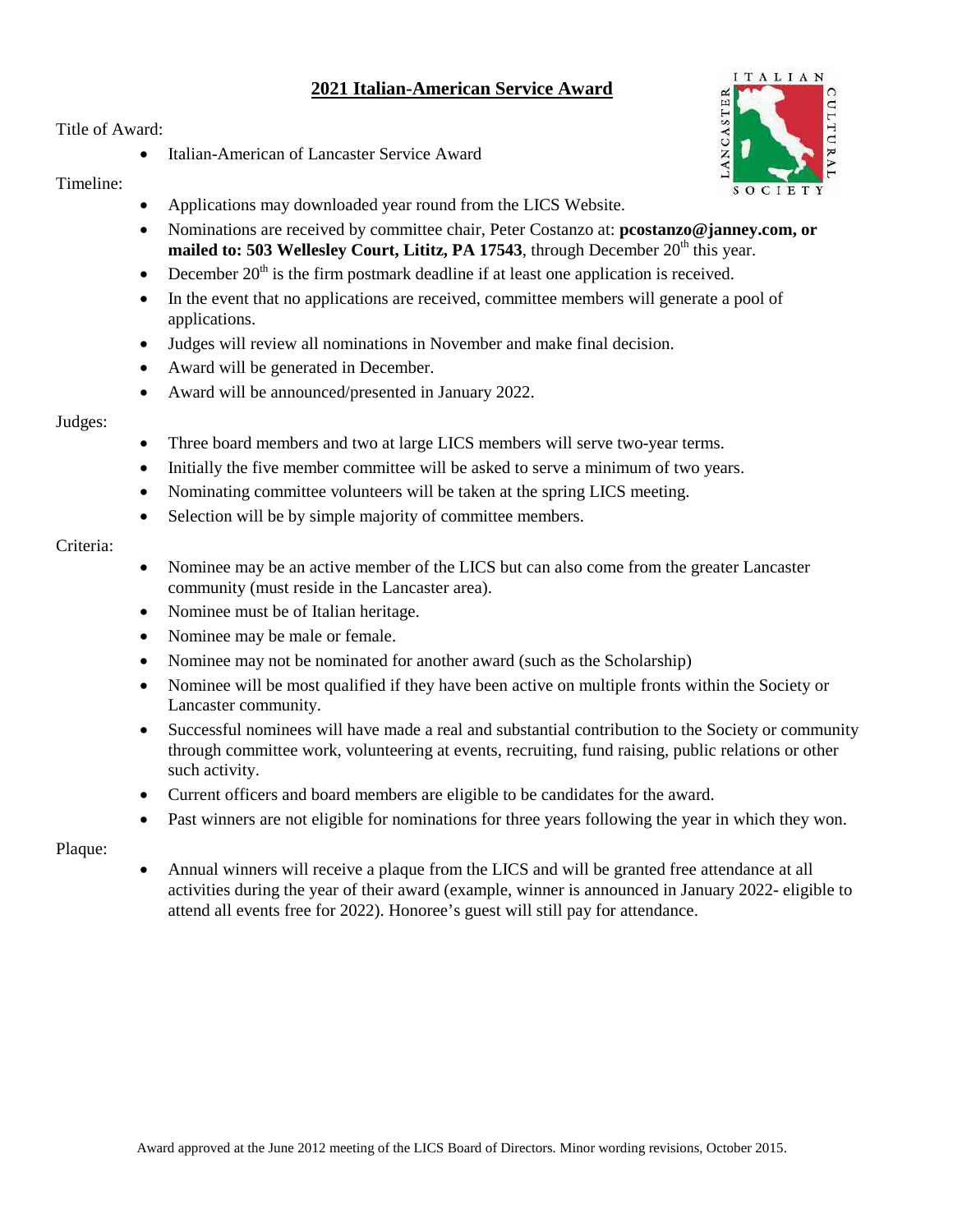# **2021 Italian-American Service Award**

| <b>Nomination Form:</b>                                                                                             |                      |
|---------------------------------------------------------------------------------------------------------------------|----------------------|
| Name of Nominee                                                                                                     |                      |
|                                                                                                                     |                      |
|                                                                                                                     | LANCASTER<br>ITALIAN |
| Date of Submission of this form___________________(not valid for current year if submitted after<br>Dec. 20, 2021.) | CULTURAL<br>SOCIETY  |
| Reason for Nomination (see criteria below):                                                                         |                      |
|                                                                                                                     |                      |
|                                                                                                                     |                      |
|                                                                                                                     |                      |
|                                                                                                                     |                      |
|                                                                                                                     |                      |
|                                                                                                                     |                      |
|                                                                                                                     |                      |

Timeline:

- Applications may downloaded year round from the LICS Website.
- Nominations are received by committee chair, Peter Costanzo at: **pcostanzo@janney.com, or mailed to: 503 Wellesley Court, Lititz, PA 17543**, through Dec.  $20<sup>th</sup>$  this year.
- Judges (three board and two at large members) will review all nominations in December and make a selection at that time.
- Award will be announced/presented in January 2022.

#### Criteria:

- Nominee may be an active member of the LICS, but also may come from the greater Lancaster community.
- Must be a resident of the Lancaster area.
- Nominee can be male or female but must be of Italian heritage.
- Nominee will be most qualified if they have been active on multiple fronts within the Society or Lancaster community.
- Successful nominees will have made a real and substantial contribution to the Society or Lancaster community through committee work, volunteering at events, recruiting, fundraising, public relations or other such significant activity.
- Current officers and board members are eligible to be candidates for the award.
- Past winners are not eligible for nominations for three years following the year in which they won.
- Annual winners will receive a plaque from the LICS and will be granted free attendance at all activities during the year of their award (example, winner is announced in Dec 2021- eligible to attend all events free for 2022). Honoree's guest will still pay for attendance.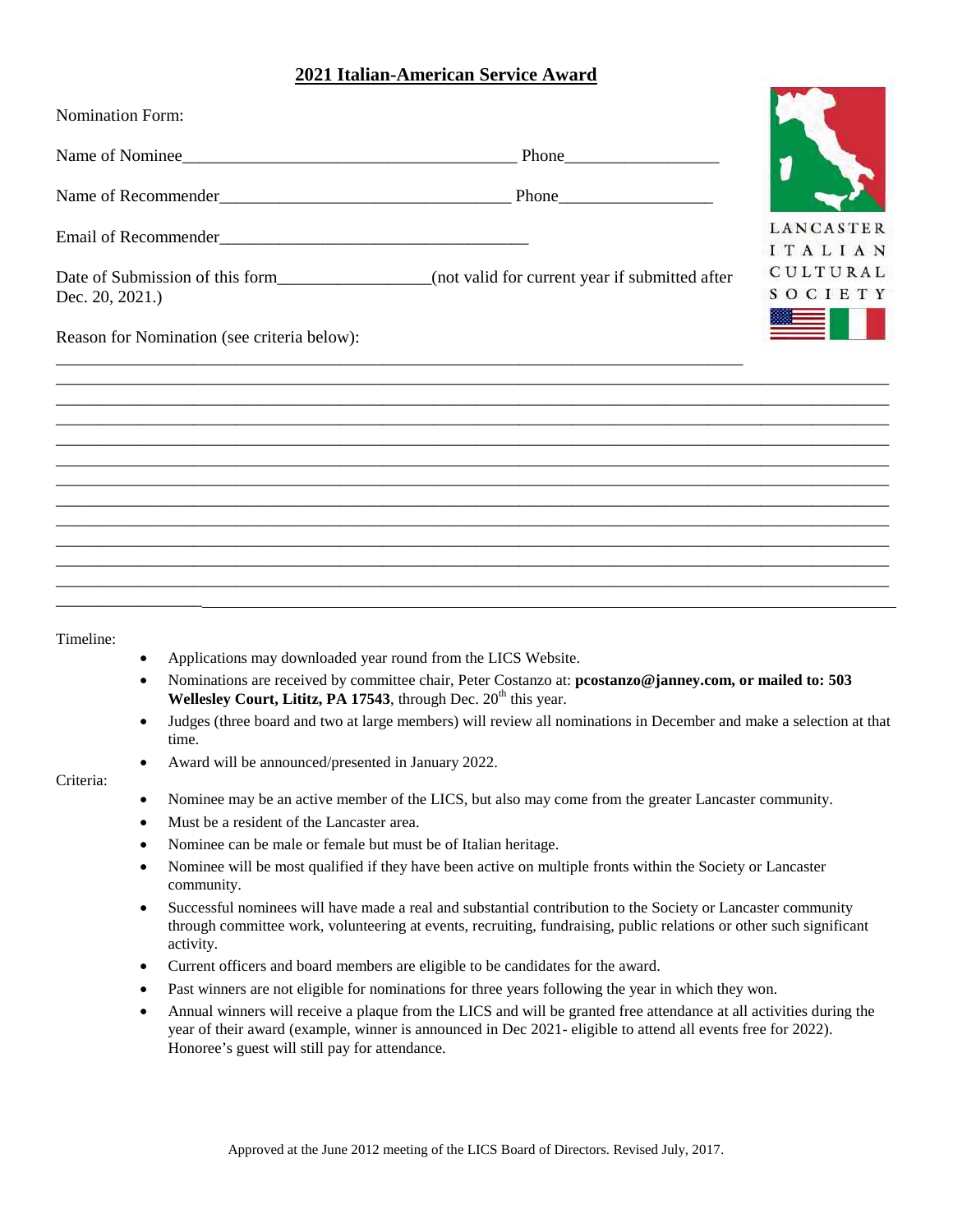not returning with his men. The colonel ended up "laying under his dead horse, a sabre cut three inches long on the crown of his head, a large cut in the palm of his hand and a gunshot wound in the upper part of his left arm," Elizabeth McFadden wrote in "The Glitter and the Gold." Cesnola was captured and sent to the Libby Prisoner of War Camp. In 1897, for his bravery during that battle, Cesnola received our nation's highest military decoration, the Medal of Honor, becoming the first Italian American to do so.

Libby Prison in Richmond was the second-most infamous prison in the Confederacy after Andersonville. It housed roughly 1,000 Union officers in cramped and unhealthy conditions. Fortunately, a fellow officer helped nurse Cesnola back to health. Numerous letters to his "dearest Mary" from her "Luigi" still exist. Besides requests for blankets and food, he asks for articles of women's clothing, humorously telling her not to be jealous, as he had no sweetheart. The items were clearly to be used as bribes for the mail censors to let her letters come through to him. Another amusing request was for flute sheet music from Verdi's "Il Trovatore" to entertain the men. Cesnola was held captive from June 1863 to March 1864. His letters imply that other officers with more political connections were freed more rapidly.

After seeing his beloved Mary and his first-born daughter in New York, Cesnola was back in the fight in Virginia. His unit was part of General Sheridan's cavalry, which was working with General Grant to defeat Lee. The 4th New York was in violent battles such as Cold Harbor and Trevilian Station, where Cesnola's brigade was involved in seven assaults and repulsed with heavy losses. (There was another dashing young commander in the Union cavalry division at that time by the name of Custer). In private letters, Cesnola was critical of senior officers for the pointless loss of lives at Trevilian, the steady looting and burning of the homes of Southerners, and the mistreatment of women, which the cavaliere found horrible and attempted to prevent. His unit's service was over in September 1864 after having fought in 47 battles of the great American struggle.

Following the war, Luigi and Mary were basically penniless. Fortunately, through friends in New York, Cesnola was able to secure the consulship of Cyprus. He became an American citizen in August 1865 and, somewhat controversially, began calling himself "general" in Cyprus to impress the Turkish

authorities, who controlled the island. For the most part, he stopped referring to himself as count, which he occasionally did before becoming a U.S. citizen, though as a second son, he was entitled only to cavaliere.

The late 1800s were an era of amazing archaeological finds, such as the discovery that the city of Troy was an actual place, not just a story by Homer. Cesnola threw himself into scouring Cyprus for artifacts. Through several years of excavations and purchases, he was able to amass a significant collection.



One of Cesnola's goals was to prove that Cyprus was the link between Egypt and Greece in antiquity. Such was the significance of his finds that both the Russian and French governments considered purchasing them for their museums. Fortunately for him, the Metropolitan Museum of Art in New York wanted to flex its muscles versus its European counterparts. As the museum states on its website, "When the Metropolitan Museum opened at its current site in Central Park in 1880, the [Cesnola] collection was the focus of attention, heralded as a great asset to the city of New York, which was then aspiring to become a major cultural as well as business center. The richness and fame of the collection also did much to establish the Museum's reputation as a major repository of classical antiquities and put it on a par with the foremost museums in Europe." To substantiate his efforts, Cesnola published a tome on his work in Cyprus and the artifacts he uncovered. The archaeological field was nascent at this point, and there are criticisms that his excavations and those of other European explorers removed the cultural heritage of countries. Several men who clearly resented Cesnola's success attempted to paint him and some of his findings as frauds but failed in the courts of both law and public opinion.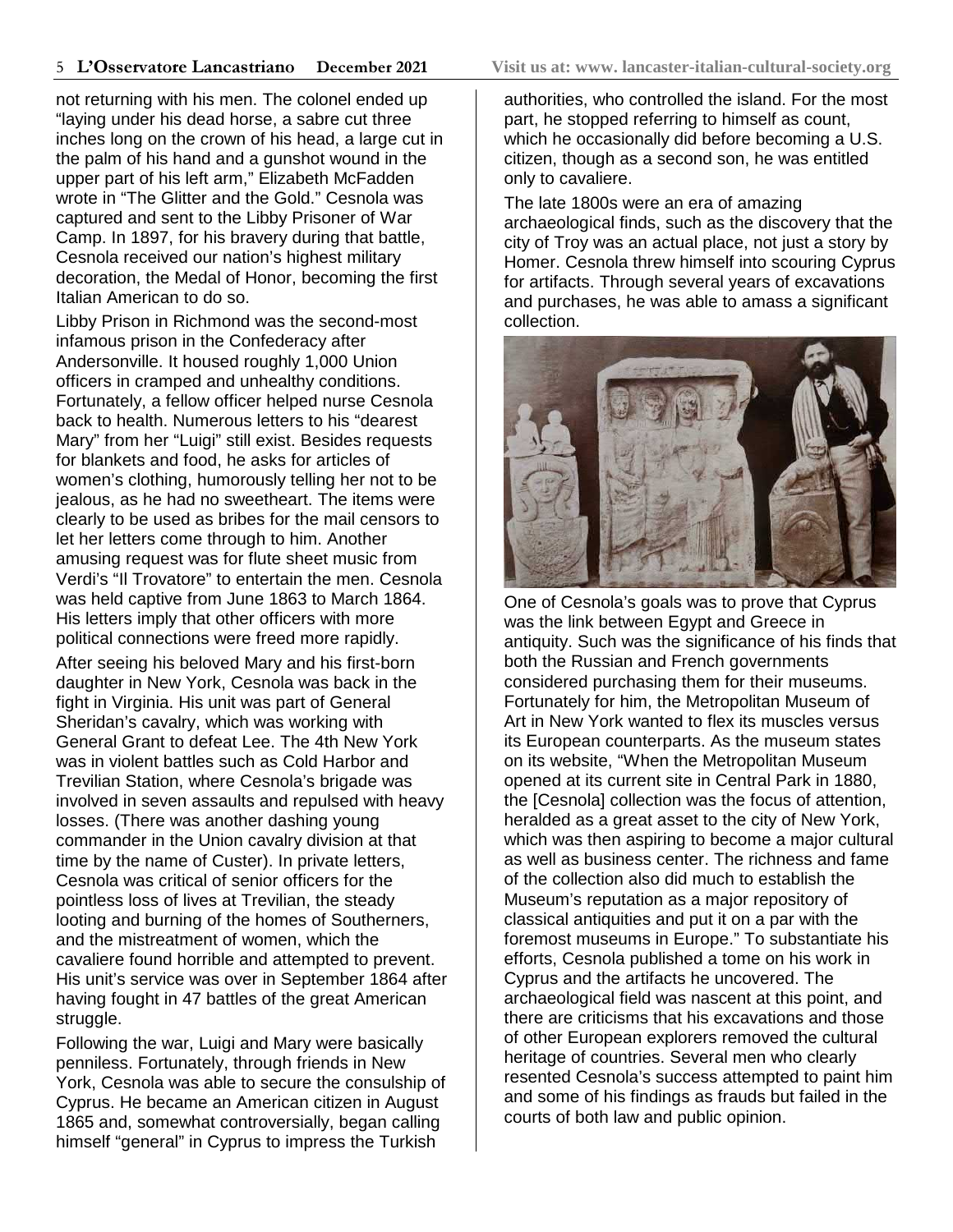As part of his negotiations with the museum, Cesnola was named director, and in so doing, secured a place for himself and his wife in New York society. Mary became involved in benevolent activities and helped to found an Italian Orphanage and the Christoforo Colombo Hospital in New York. Luigi served tirelessly as the first director of the museum and was instrumental in the construction of its beautiful building along Central Park. "The

Cesnola Collection remains a wonderful storehouse of ancient art and artifacts, and it is by far the most important and comprehensive collection of Cypriot material in the Western Hemisphere," the museum website states. He worked at the museum until his death in 1904 and received praise for his dedication from the likes of J.P. Morgan and the Vanderbilts.

.<br>જિલ્લી જેલ્લી જેલ્લી જેલ્લી જેલ્લી





**Ora, é divertente!**

#### **Christmas Eve - Feast of the Seven Fishes**

In Italy, Christmas Eve dinner is traditionally lighter with no meat and a lot of seafood, while the Italian-American meal has evolved into much more of a feast. Bring on the sword fish, tuna, salmon, octopus salad, smelts, calamari, spaghetti with clam sauce and the famous Italian classic—salted cod, known as baccalà. The Feast of the Seven Fishes can also include other meatless dishes, which vary by region. For example, gnocchi recipes and stuffed pasta are a hit in Northern Italy, where Veneto is known for buckwheat spaghetti in a creamy anchovy sauce. No matter where you celebrate, though, the sweet treats are a certainty!

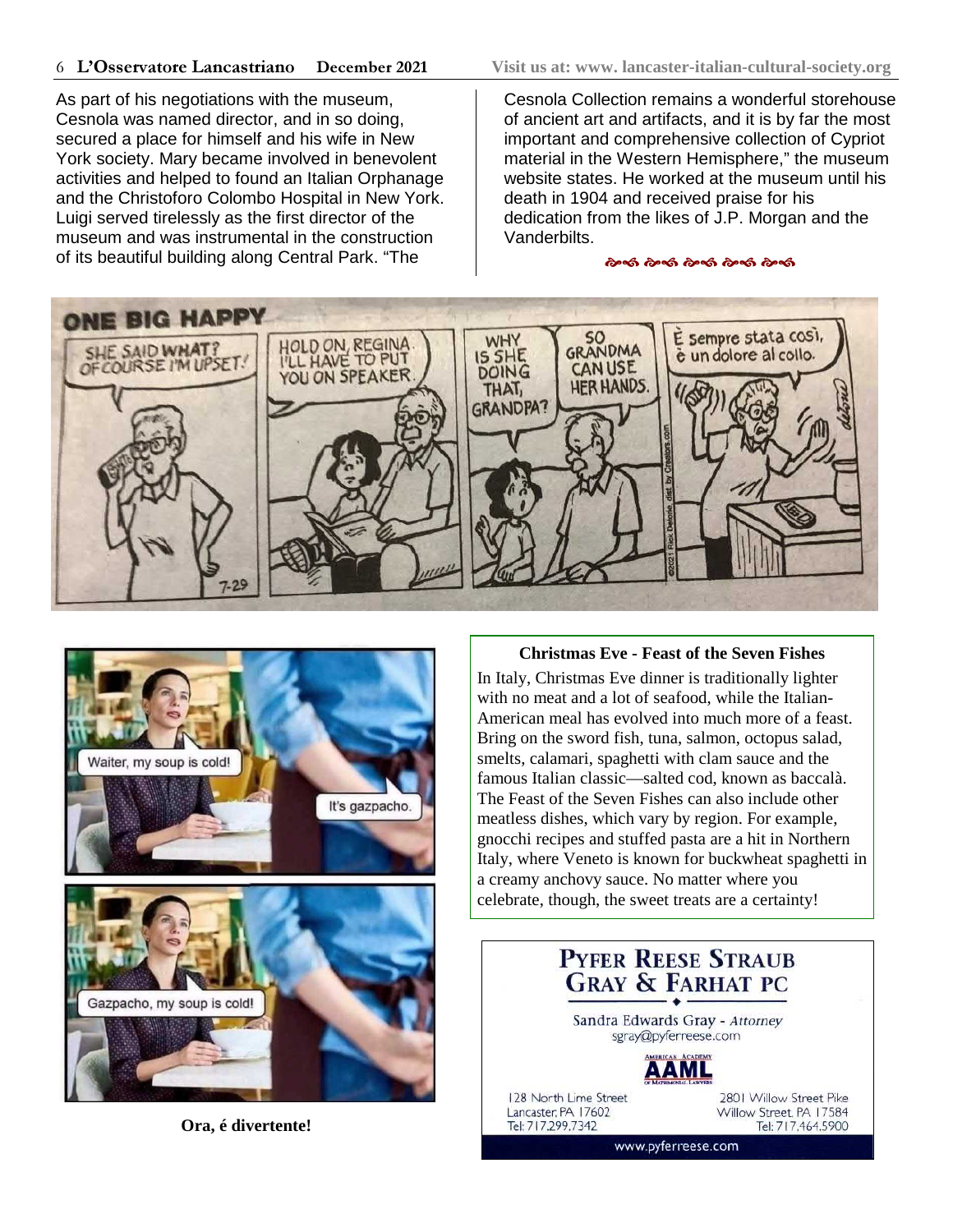# **LICS Members - Please support our Sponsors!** If interested in advertising your business in the newsletter,



contact Pete Costanzo by email: **pcostanzo@janney.com**



**ROSEMARY LA FATA REALTOR®, RRC, CMRS Charles & ASSOCIATES REAL ESTATE, Inc.** 145 Oakridge Dr, Mountville, PA 17554

(717) 299-2100 (717) 299-0988 Fax (717) 575-4254 Cell rosemarylafata@comcast.net www.charles-associates.com





**MASTRO MUGIC** pmastromusic@gmail.com pmastromusic.com · Lancaster, PA







Don Spica Realtor, Associate Broker ABR, CRS, CSP, GRI, SRES Cell: (717) 575-4603 Office: (717) 208-4444 DonSpica@gmail.com



**MANHEIM TOWNSHIP** MILLERSVILLE 3110 Lititz Pike 441 N. George St. 717.560.5100 717.872.5041 **LANCASTER CITY STRASBURG** 

414 E. King St.<br>717.393.9661 717.687.7644 LITITZ - SPACHT-SNYDER 127 S. Broad St.

717.626.2317

SnyderFuneralHome.com